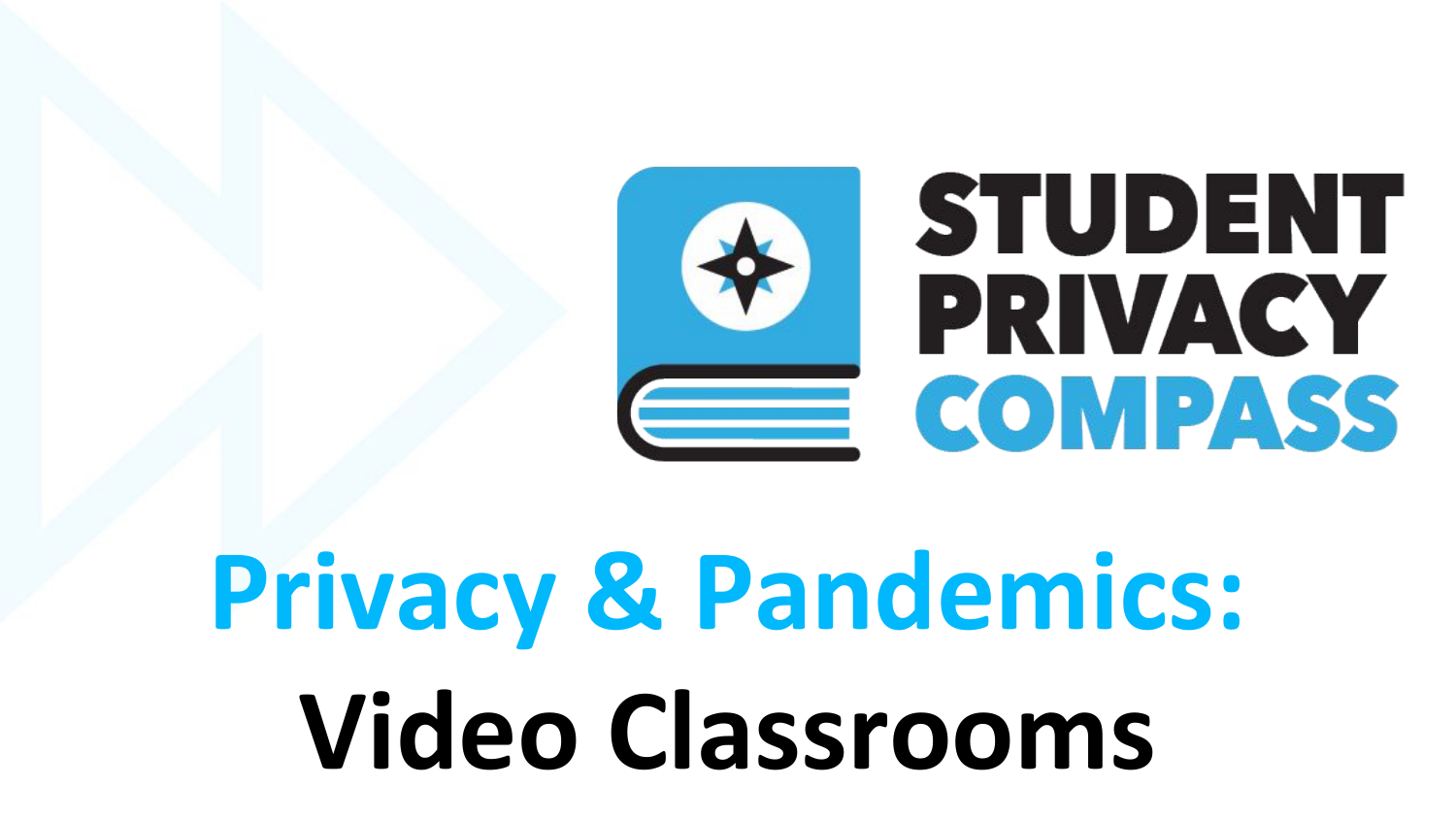#### **Does FERPA allow video conferencing?**



- When teaching online, you can use video conferencing tools that meet the **school official exception** to FERPA's consent requirement.
- Tools developed for general audiences or workplaces were likely not designed with student privacy laws in mind.
	- Your first step should be to check if your school has a preferred/pre-vetted tool, or a contract in place with the tool you'd like to use.
- Note, the presence of others (such as a parent) in the background is *not* a violation of student privacy rights–but generally, be wary of sharing student PII during class sessions.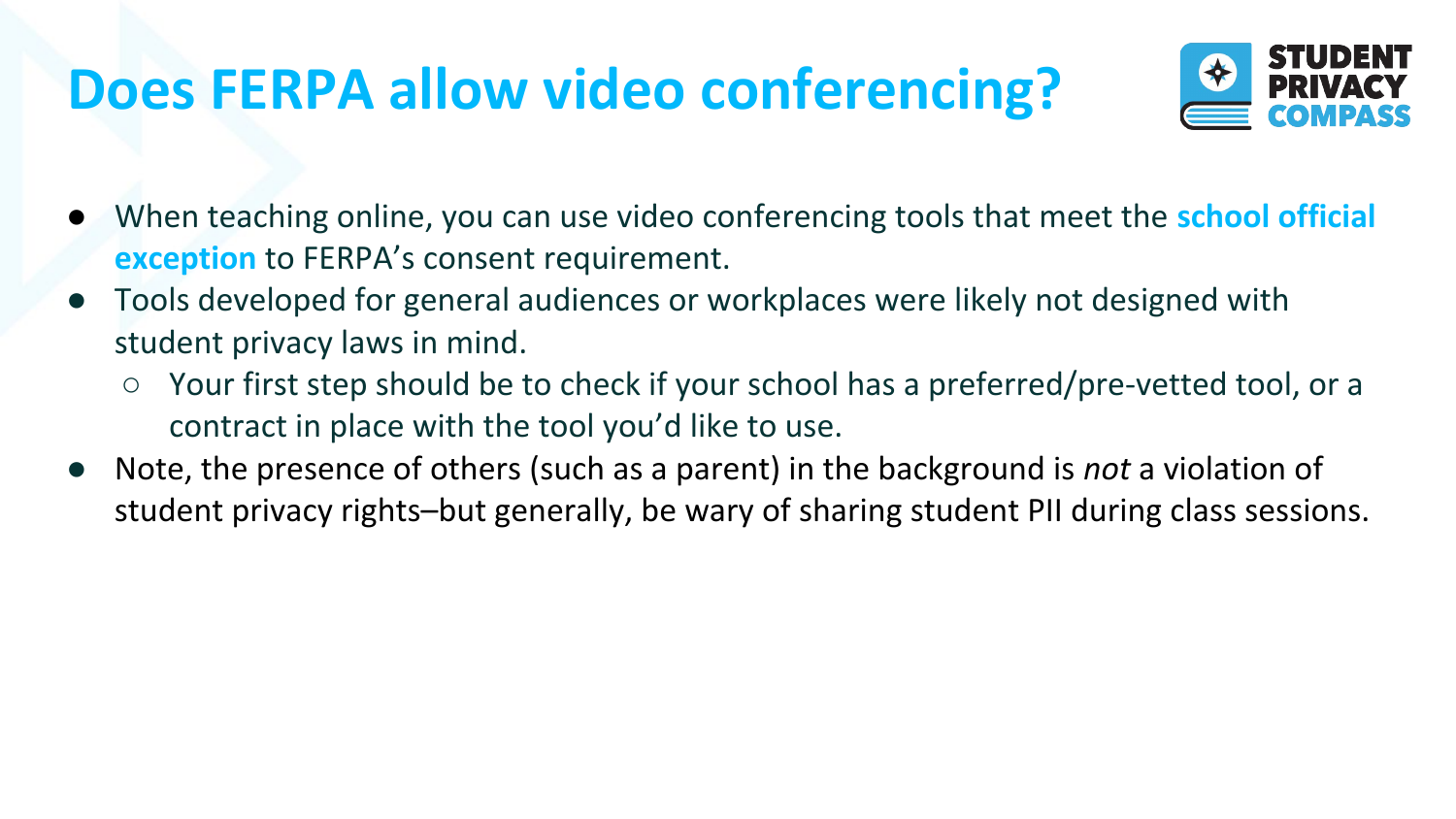### **What about recording?**



- Before recording a class session, consider why you are recording, and whether the reason to record is worth the privacy risks
- Potential privacy risks:
	- $\circ$  If students are on screen and in the recording the recording is a window into their personal lives as they learn from home.
	- PII shared during the lesson which is protected by FERPA would now be stored, potentially replicable, and redisclosure of the recording will be difficult to reign in.
	- Students "chatting" amongst themselves may share sensitive information are you storing that chat log?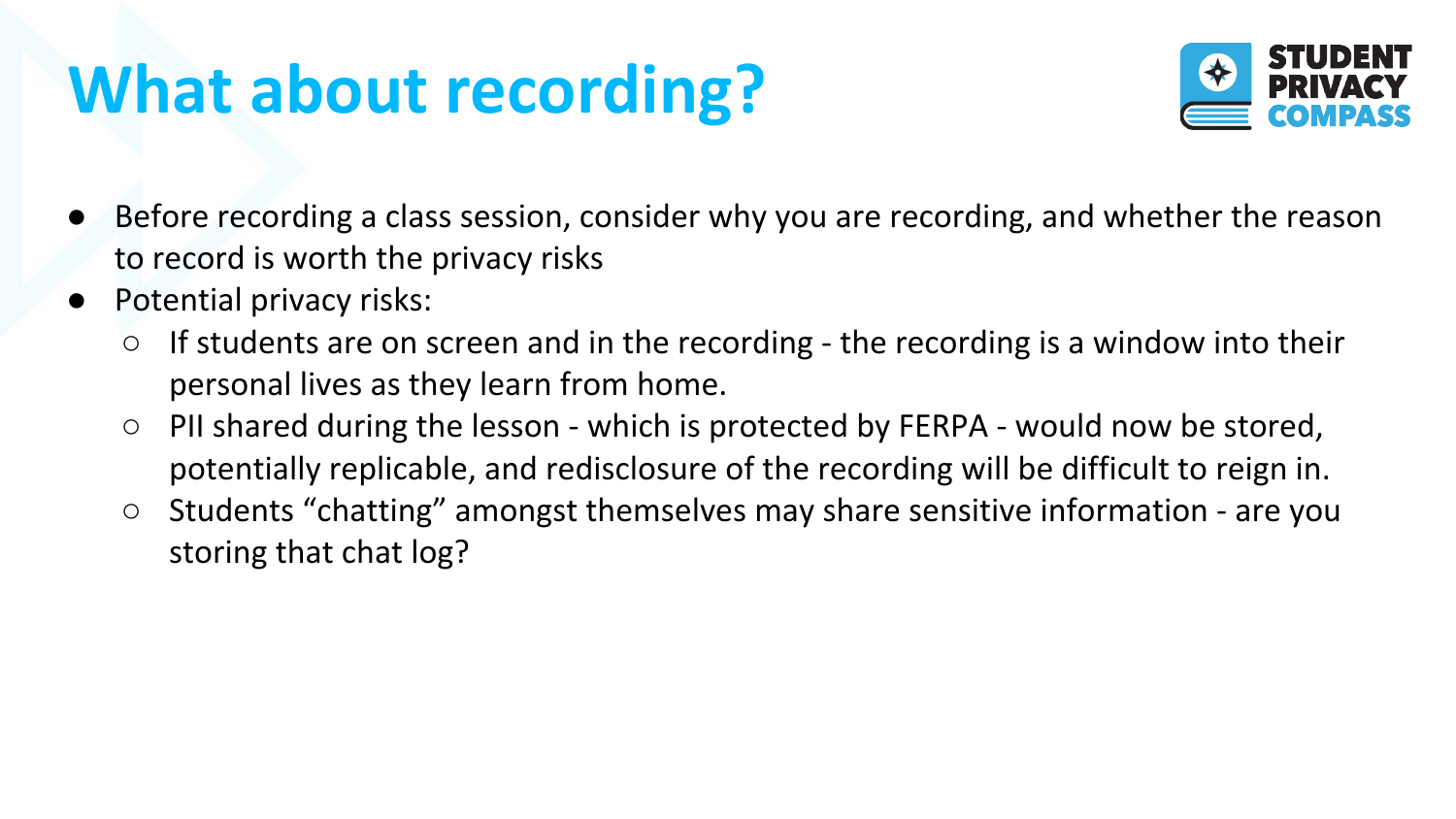# **Recordings & Privacy 101**



- Ask your school about policies about video recording policies: how long will the recording be stored? Where will it be saved? Is there a process for deleting it?
- Be transparent and let students know that they are being recorded when they are, how long the recording will be stored, who has access to the recording, and think about allowing students to opt-out of attending a live recording.
- When recording:
	- Consider recording **only** the presentation portion
	- Ensure the recording only records the lecturer/host, not student videos, names, or chat log
	- Avoid recording classroom discussions with students
- Remind students and parents that recordings (or any screenshots from recordings) are not to be shared; consider having them sign an agreement that they will keep the videos confidential.